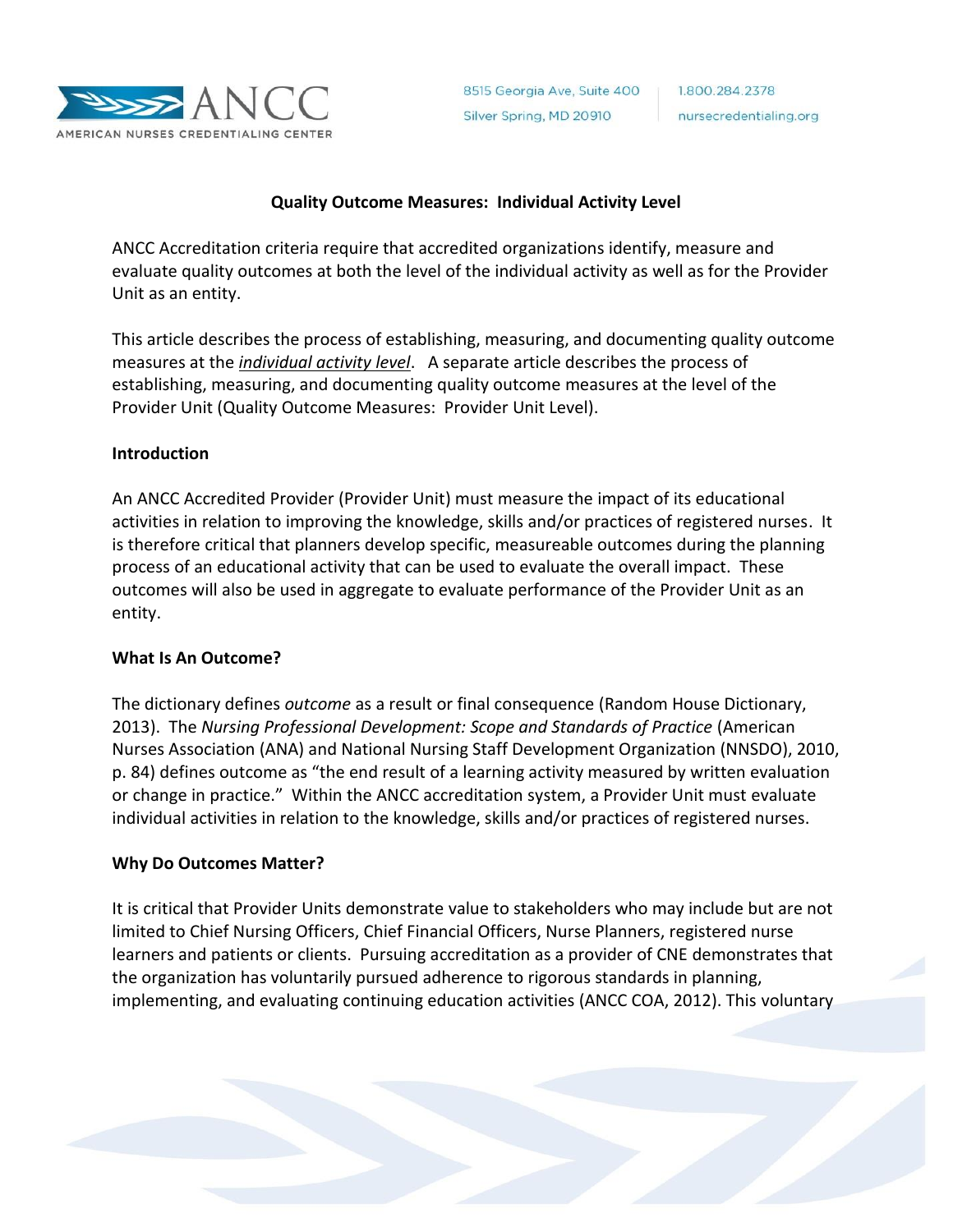pursuit of excellence is a reflection of the Provider Unit and the quality of educational activities it produces. A Provider Unit that provides high quality educational activities that positively impact registered nurses and the patients/clients they serve is more likely to be sustainable. In other words, if the Provider Unit is doing work that enhances the professional development of nurses, contributes to quality patient care, facilitates RN recruitment and retention, and other quantifiable factors, it is significantly more likely that the organization will demonstrate value to its stakeholders.

## **Quality Outcomes at the Individual Activity Level**

Quality outcome measures suggested in the *2013 Primary Accreditation Manual for Providers and Approvers* that Provider Units might consider in relation to nursing professional development include:

- Professional practice behaviors
- Leadership skills
- Critical thinking skills
- Nurse competency
- High-quality care based on best-available evidence
- Improvement in nursing practice
- Improvement in patient outcomes
- Improvement in nursing care delivery (ANCC, 2011, p. 8)

This list is not exhaustive and Provider Units should determine the measures that are most appropriate for the types of educational activities it develops.

A brief overview of the process that might be used to identify appropriate quality outcome measures at the individual activity level is provided below.

# Planning the activity

Early in the planning process for a learning activity, the desired outcome must be determined. All the planning steps are designed to help the educator facilitate the progress of the learner in getting to the desired outcome.

Consider these steps in the planning process: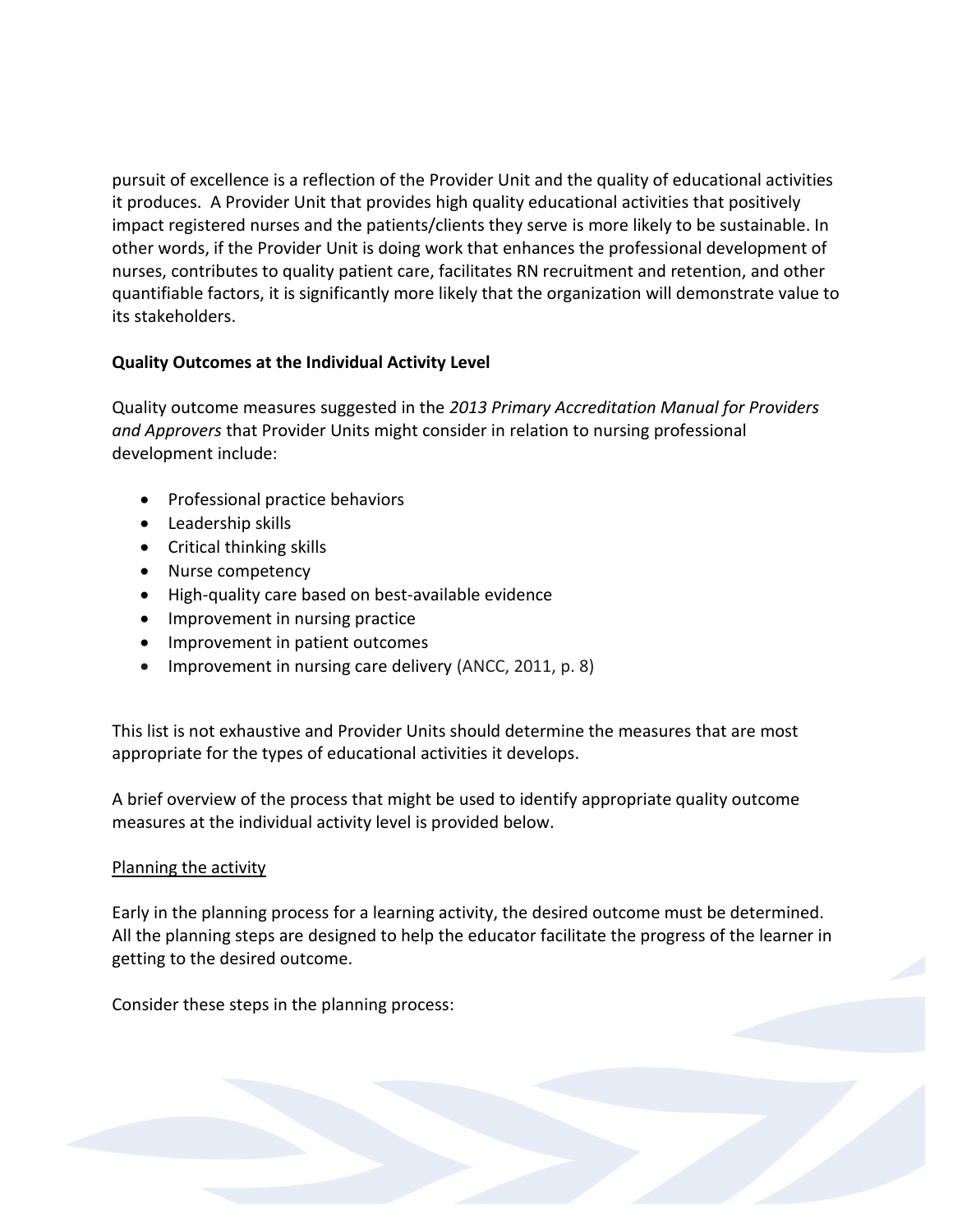## *Identification of the problem in practice or opportunity for improvement*

What triggered the need for the educational activity? Was there a concern that registered nurses were practicing in one way, when evidence suggested they should be practicing in a different way? Were new guidelines or regulations issued that nurses might not be aware of but should be? Was there an issue with a patient or client group that needed to be evaluated such as increased infection rates or poor certification passing rates? Answers to these types of questions lay the ground work for selecting the target audience and conducting the needs assessment.

## *Selection of the target audience*

With the problem in practice or opportunity for improvement in mind, the first step in the planning process is to determine the appropriate group of learners. Who is impacted by the problem or opportunity for improvement? Who are the registered nurse learners that represent the target audience? Is it medical-surgical staff nurses? Is it community-based nurses who work in offices, clinics, occupational health, and home care? Is it nurse managers? Without a clear understanding of the composition of the target audience, it will be impossible to conduct an appropriate needs assessment and develop a relevant educational plan to achieve the desired outcome.

## *Needs assessment*

How do you know these learners need the proposed information? There are a number of ways to conduct a needs assessment. One popular way is by asking prospective learners to list topics of interest to them. Another way is to provide learners with a prepared list and ask them to rank the items of interest. There are inherent flaws in both of these methods. If people generate their own lists, how do you know they're indicating what they *need* to know as opposed to what they *want* to know? To what extent have they done reflective selfassessments to prepare them to list their suggested topics? From randomly generated lists, how do you establish areas of commonality or priority?

When using a prepared list, you are automatically limiting learners' options to those you have pre-selected. This may be fine if your Provider Unit has decided to offer only certain activities based on its mission, goals, or quality outcome measures. On the other hand, it can significantly constrain learner responses, which may provide a false sense of what learning activities are really needed.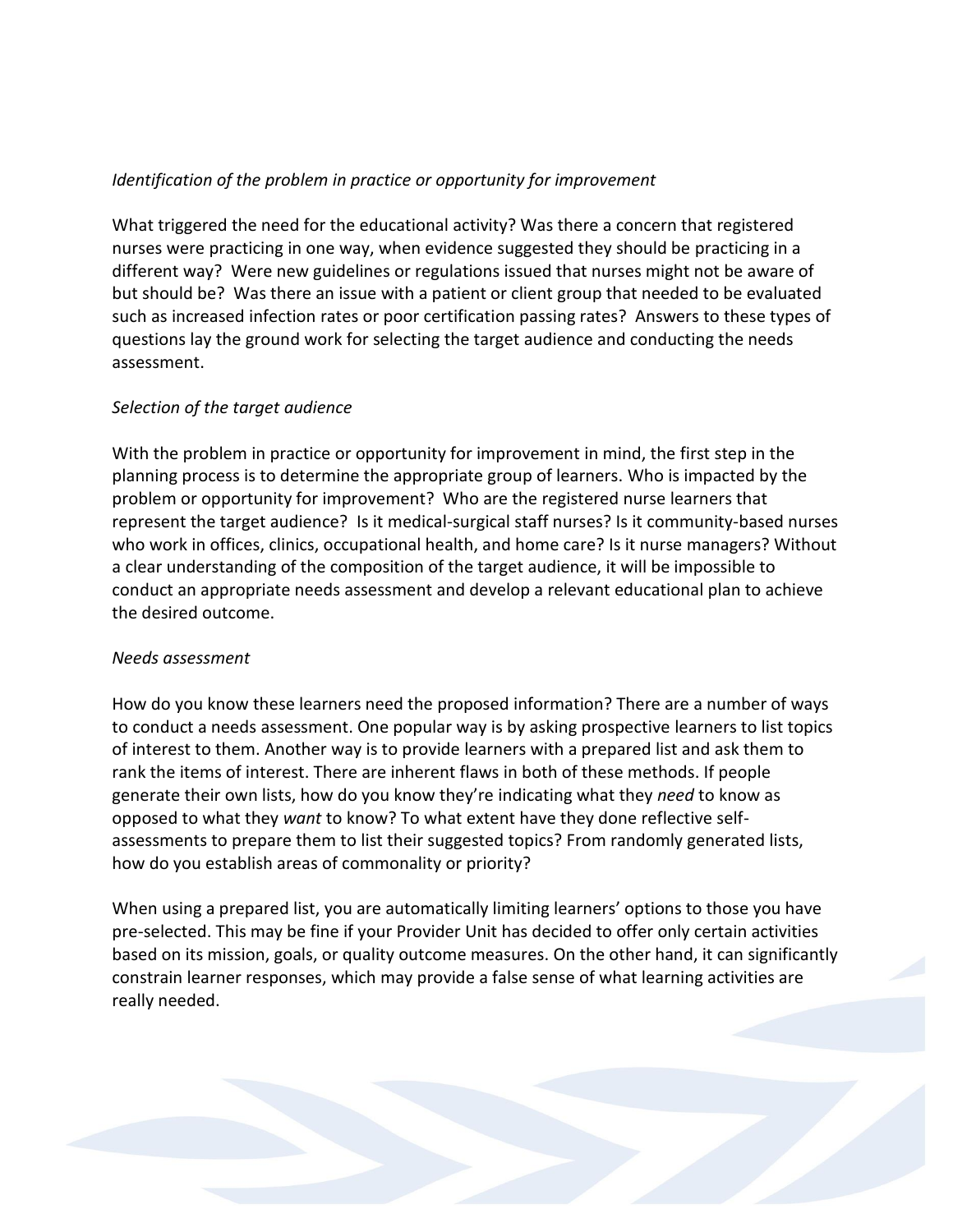Sometimes as an educator you become aware of things that are happening on a regional or national level that have the potential to affect your learners or your practice environment. Recent examples include the Joint Commission focus on use of opiate medications in the acute care environment and the Institute of Medicine/Robert Wood Johnson Foundation report on the future of nursing. In either case, learners may not be aware of these national initiatives. Therefore, they would not appear on a self-generated list of suggested learning activities, and learners probably wouldn't select those topics from a pre-populated list, either.

The *Nursing Professional Development: Scope and Standards of Practice* (ANA & NNSDO, 2010) lists a number of activities expected of the Nurse Planner in the assessment process. One of these includes "Collects pertinent data using valid and reliable techniques and instruments including, but not limited to, focus groups, questionnaires, evaluations of past programs, and analysis of trends" (p. 23). The key to good needs assessment is that it is *specific* to your target audience. For example, national data may indicate that nurses who are certified in their specialty area provide safer care to their patients. On that basis, you might want to provide learning activities that support your nurses in the goal of satisfactorily completing the relevant certification examination. However, unless you individualize that plan to your specific group of learners, you risk (1) not getting learner buy-in to support the plan of increasing the number of certified nurses, or (2) missing other factors that could influence the nurse's desire to become certified. For example, a focus group of your nurses may indicate that one third are planning to retire within the next 3 to 5 years, so they don't see certification as a realistic goal for themselves. Another third would like to become certified at some point, but for reasons related to cost of the application and examination process, have chosen not to pursue certification this year. If your desired outcome was to have half of your staff nurses certified within the next year, you would never achieve that goal. Two thirds of them have self-selected out before you ever offer your first learning activity! Bottom line: if you haven't done a thorough needs assessment, you will not have the relevant data to help you achieve your desired outcome.

A separate but equally important factor to consider is how this national data relates to your own organization. Given evidence that safer care is, on a national basis, provided by nurses who are certified, how does that relate to data from your own organization? Have you looked at how many nurses are certified in the relevant practice area in your own system and whether or not they provide safer care to your patients? If you haven't looked at that, start there. If you have looked at that issue and found that in your organization there is no difference in quality of care between certified and non-certified nurses, then why do you want to increase the number of certified nurses? Maybe a better question to ask would be what factors are inhibiting those who are certified from providing quality care. Or if quality of care is already high among all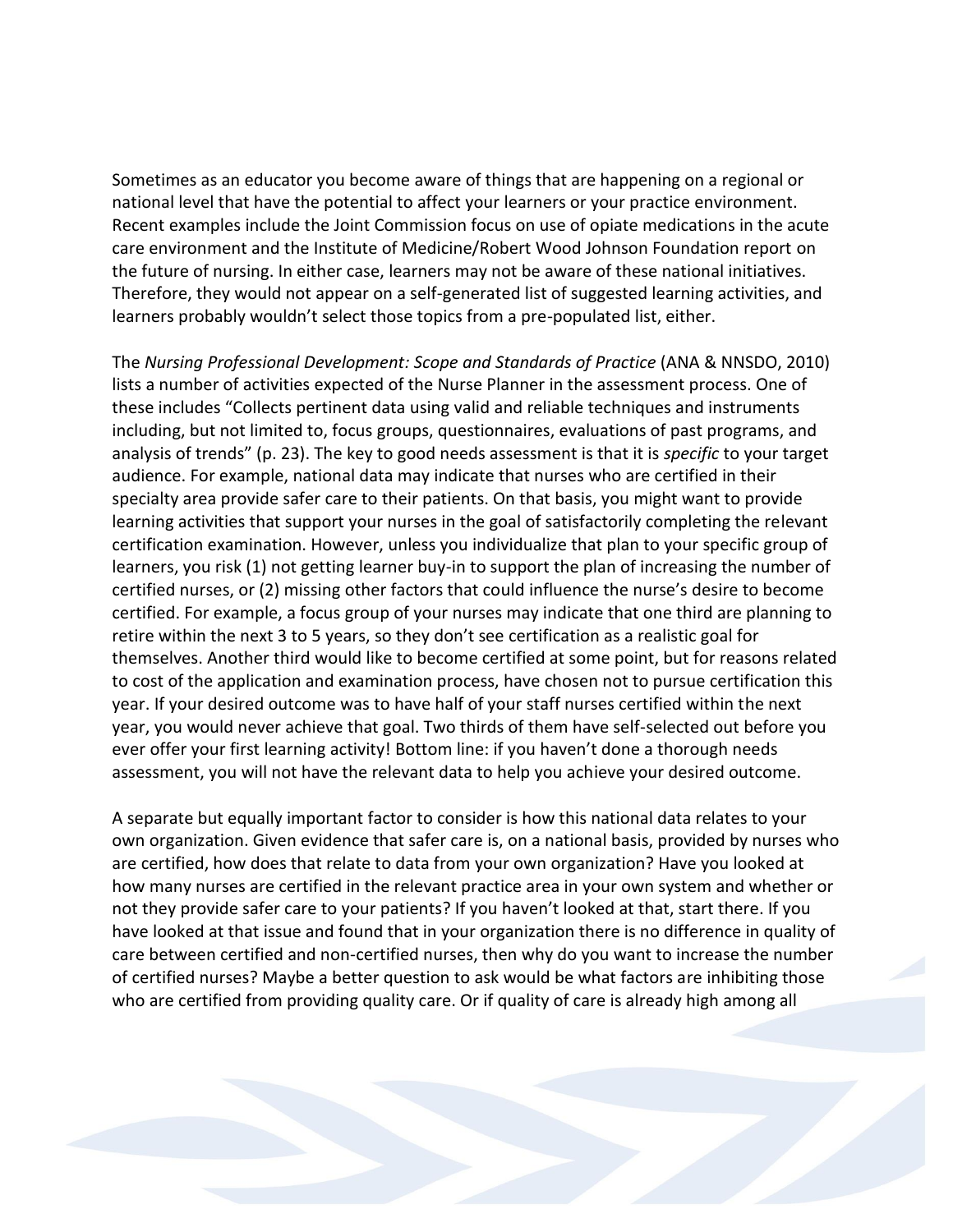nurses, regardless of their certification, what other factors are influencing those who have chosen to become certified? Those would be better starting points for your interventions than simply increasing the number of nurses who are certified.

Nursing Professional Development standards appropriate to needs assessment include validating identified needs with nurses and other appropriate groups, prioritizing needs, and documenting needs to help you move forward with the educational design process of planning, intervention, and evaluation (ANA & NNSDO, 2010, p. 24). Similarly, the standard related to quality of practice includes components of using current best evidence and using creativity and innovation to improve the quality of the learning experience. Neither of these can be achieved without a thorough assessment of learners' needs.

Of note: Data obtained through a needs assessment may lead to the determination that the problem in practice or opportunity for improvement is not amenable to an educational intervention. This is a very important step in the process of planning educational activities. If, for example, the problem in practice was that cardiac patients in the emergency department were not being evaluated by a cardiologist within 60 minutes of arrival, providing educational interventions for the nursing staff might have no impact on the problem. The issue may be with the cardiologist! This consideration may save a Nurse Planner, and the Provider Unit, considerable time, money and stress by not trying to address the problem with an educational intervention targeted for registered nurse learners.

## *Gap Analysis*

After you have selected your target audience and performed an initial needs assessment, you continue your planning by identifying the "gap" between what your intended learners know or can do *now* compared to what you want them to know or do *after* completion of the learning activity. In other words, you want to paint a "before" and "after" picture showing what the learning activity is intended to accomplish. Sometimes the focus is on identifying whether the gap is one of knowledge, skill, or application of knowledge or skill in practice. This is a good place to start, but the next step in the process is to identify the specific knowledge, skill, or application deficit.

Assume that your target audience is medical-surgical nurses who sometimes serve as charge nurses, and your needs assessment has indicated that 75% of them feel they are not comfortable with the charge nurse role. Your next challenge is to clarify those areas of discomfort. Failure to do so may result in your planning a learning activity that does not address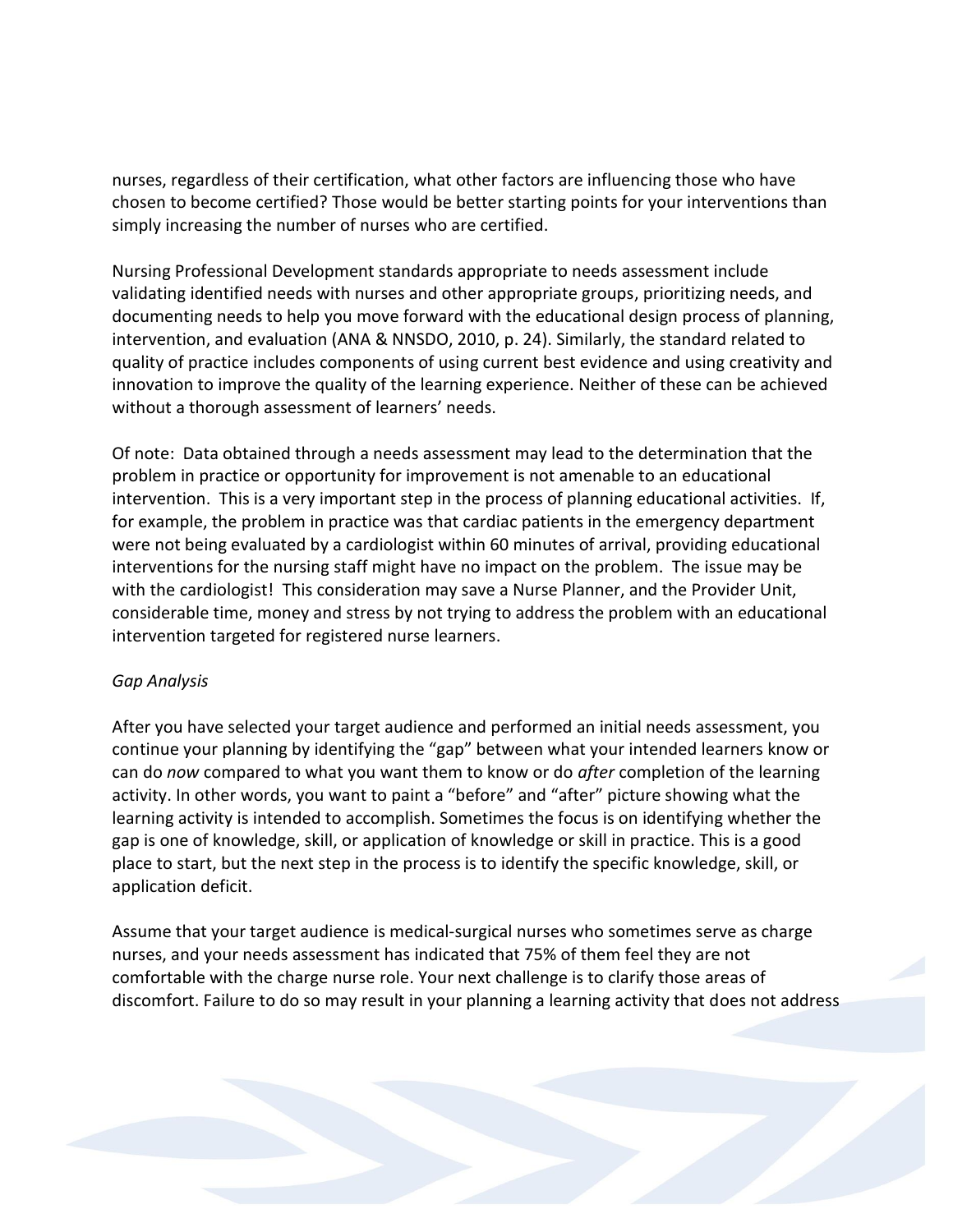the specific needs of the learners. For example, they might tell you that they are comfortable in planning assignments and prioritizing needs, but they feel stressed when they are asked to intervene in a situation where a colleague is not performing at an acceptable level or when patients, family members, or others are acting in a confrontational manner. Now you know that a key "gap" for these particular prospective learners is being able to effectively handle situations where conflict occurs. Knowing this information will help you target your learning activity to address the existing gap and achieve the desired outcome of helping these nurses be more effective in this particular aspect of their role as charge nurses.

Note that we're taking a "bite-sized" piece of the issue as the focus for our educational intervention. One problem educators often have is that they try to teach everything, for example, providing a 4-hour class intended to make the learner a better charge nurse. Although you may be able to hit a few key points that may resonate with some of your learners, you have not provided a clear focus to help you determine whether or not you've made a difference to any nurse or to the group as a whole. Keeping the focus of the educational intervention narrow will help you identify whether or not you have achieved the desired outcome specific to the gap that has been identified. In the case of preparing people to be effective charge nurses, an entire series of educational initiatives could be planned around various identified gaps in knowledge, skill, or application in practice.

You may find it helpful to use some kind of gap analysis tool to help you think through your educational plan. A web search will provide you with some available tools. In essence, a gap analysis tool looks something like this:

| Title of Activity:                                                                                                                                   | Target Audience:                                             |
|------------------------------------------------------------------------------------------------------------------------------------------------------|--------------------------------------------------------------|
| Current ability of target audience related to this<br>topic:                                                                                         | Desired ability of target audience related to this<br>topic: |
| Is the difference between current and desired<br>state based on lack of knowledge? Lack of skill?<br>Lack of ability to apply the skill in practice? | What evidence supports this gap?                             |

After consideration of these factors, you are now ready to move to the next phase of planning the activity.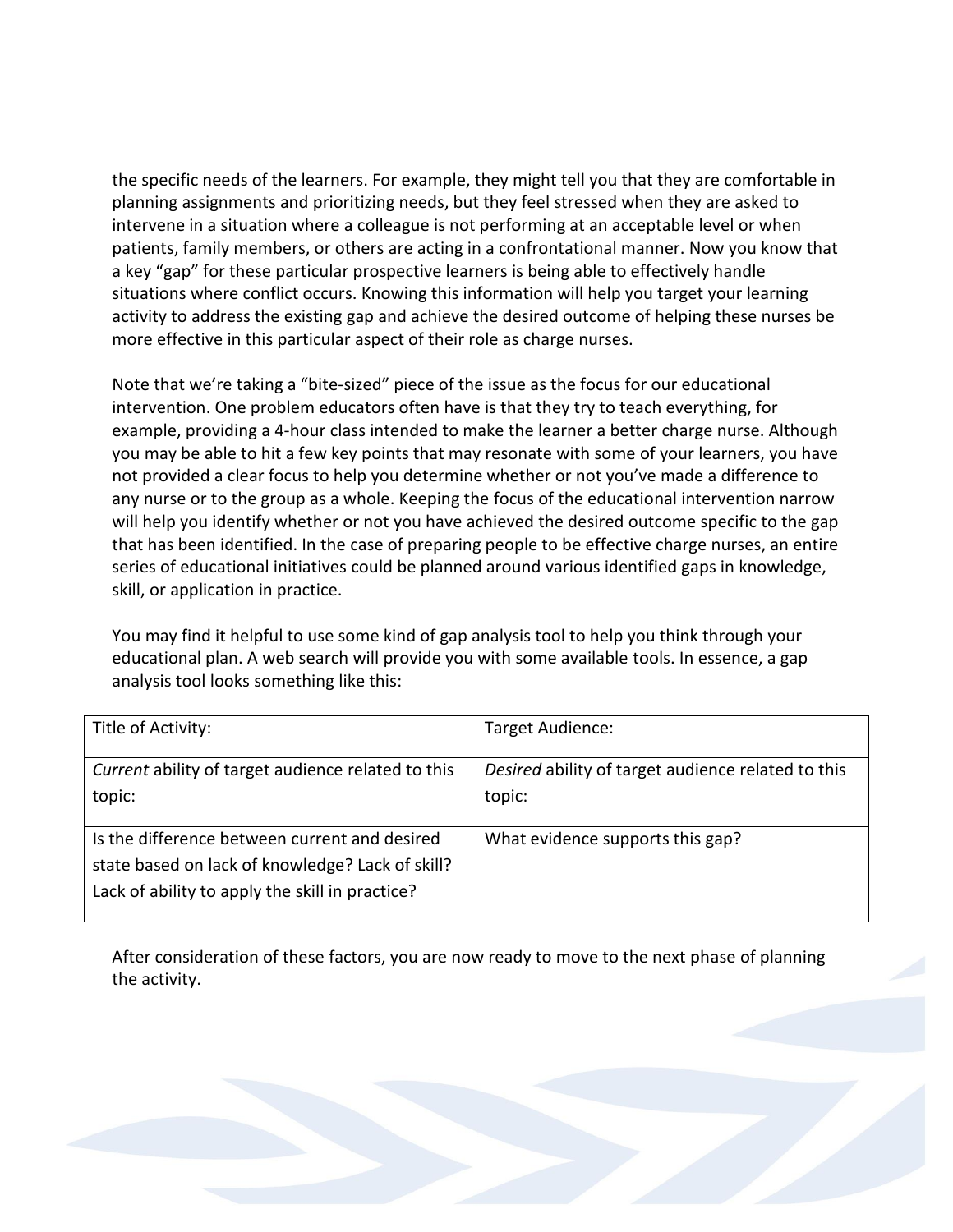## *Identification of Goal/Purpose*

Having determined your target audience and conducted your needs assessment and gap analysis, you are ready to determine the purpose of your activity. (Within this document, the terms *goal* and *purpose* are considered to be synonymous.) Your purpose or desired outcome statement should be a reflection of what you want the learner to *know* or *do* after participating in the learning activity, **not** what your purpose is in providing the activity. In the scenario described above, you determined that you wanted to help the nurses be more effective when they serve in charge nurse roles. As noted above, there may be a series of learning activities developed to achieve that goal. Given the gap analysis highlighting the nurses' perceived lack of ability to effectively intervene in conflict situations, the first activity might be focused on achieving the goal of improving the charge nurses' skills in conflict resolution.

Relevant components of the *Scope and Standards* (ANA & NNSDO, 2010, p. 25) include:

- 1. Involving learners and other stakeholders in determining the desired outcomes
- 2. Developing outcomes that reflect competence, learning, and change
- 3. Developing context-specific outcomes based on learner values and goals, current evidence, and regulation

## *Determining a Measureable Outcome*

Although you will have a sense of learners' goal achievement if they say they are more comfortable dealing with conflict situations, you may find more value in developing specific measureable criteria to assess their progress. Whatever measurement process you want to use to evaluate the effectiveness of the activity needs to be developed as part of activity planning to ensure that you are measuring the right things and that there is congruence between the "before" and "after" data. Potential measureable outcomes for this activity might include:

- Within 4 weeks of completion of the course, 30% of participants will have implemented at least one intervention strategy in a conflict situation.
- Within 3 months of completion of the course, 75% of nurse managers will report that charge nurses who attended the course are more effective in dealing with conflict situations.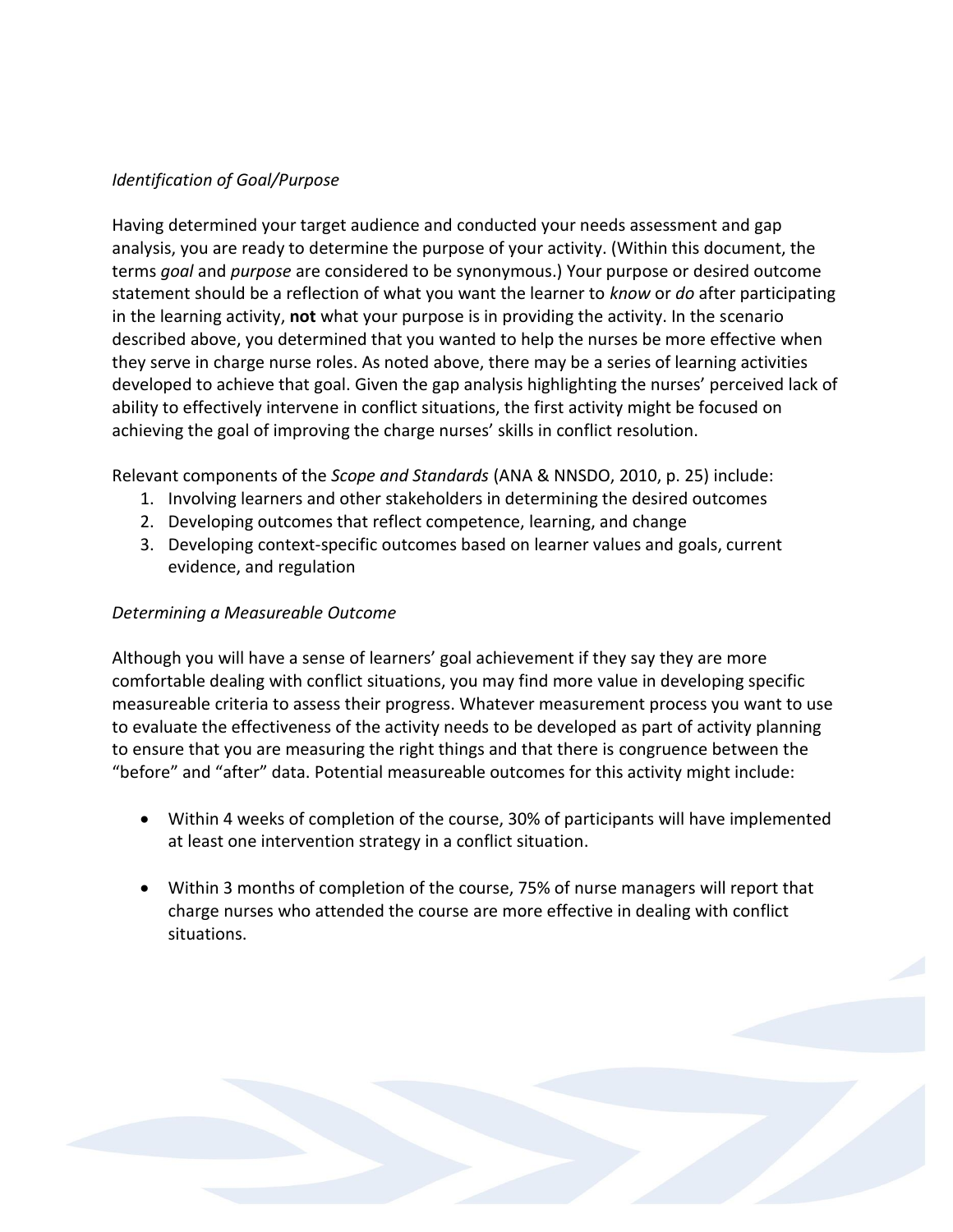#### *Objectives and Content*

You are now ready to structure your learning activity with the objectives and content that will best help the learner achieve the purpose as noted above. Presuming that you will be providing a 3-hour workshop session, it would be logical to have two to three objectives. The objectives are the "stepping stones" leading to learners' achievement of the goal/purpose of the activity. Although there is no "magic number" of objectives for a learning activity, think about the progression of the learner through the activity. Covering a large number of objectives in a short period of time might be a way to increase knowledge, or at least awareness, but would not allow for in-depth exploration of issues related to any of the objectives. Spending more time on fewer objectives, with active learner engagement, facilitates more focus on application of knowledge in practice.

Knowing that learner engagement is key to the ability to learn and subsequently apply information, you decide that your objectives for the session will be:

- Discuss the processes involved in identifying and resolving conflicts.
- Explore strategies to address situations where conflict occurs.

In the first part of the session, you want learners to talk about their concerns, feelings, and responses when they are charge nurses and are faced with situations involving conflict. From that, you plan to introduce information related to communication strategies, avoiding conflict when possible, recognizing conflict when it occurs, and developing approaches to addressing conflict in a collaborative, non-confrontational manner. That work will take about half of your session. You plan to give people a break for several reasons: people who are not used to sitting need to get up and move around; bladders get full and coffee cups get empty; people need time to mentally "sort through" information that has been presented and discussed so far before they are ready to apply what they have learned; and the facilitator needs an opportunity to reflect on how the session has gone to this point and what adjustments might need to be made for the rest of the learning activity. The second half of the session will be devoted to small group activities addressing scenarios representative of the types of conflict situations that arise with this group of learners in their practice setting, sharing of small group discussions with the larger group, and development of a plan for implementation in practice, keeping in mind that your desired outcome is improving skills, not just knowledge. Your planning grid might then look something like this: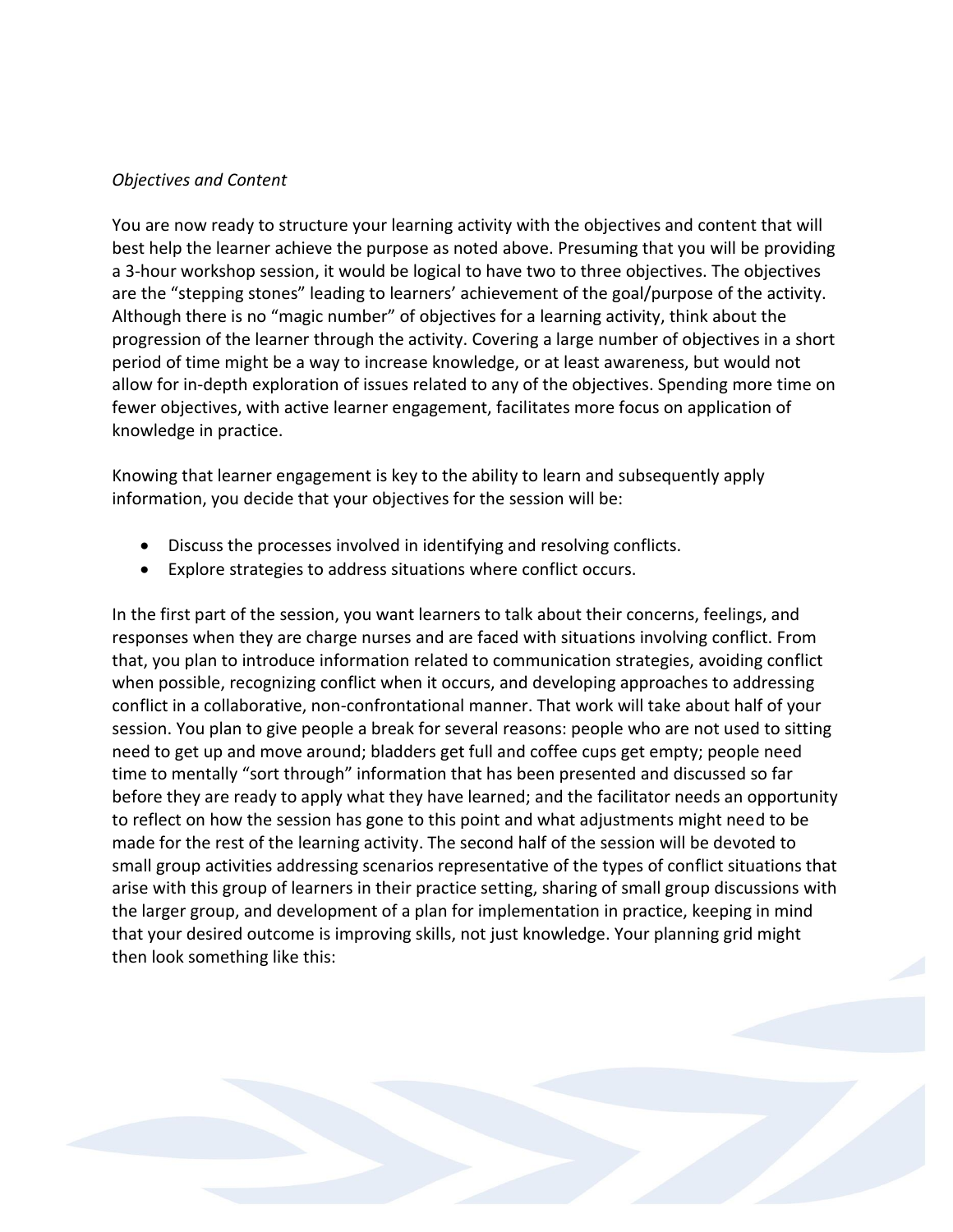| <b>Objectives</b>                                                                       | Content                                                                                                                                                                                                                                                                                          | <b>Time Frames</b>       | <b>Facilitator</b>          | <b>Teaching Methods</b>                                                                                             |
|-----------------------------------------------------------------------------------------|--------------------------------------------------------------------------------------------------------------------------------------------------------------------------------------------------------------------------------------------------------------------------------------------------|--------------------------|-----------------------------|---------------------------------------------------------------------------------------------------------------------|
| 1. Discuss the<br>processes<br>involved in<br>identifying and<br>resolving<br>conflicts | 1.A. Responses to<br>conflict: intellectual,<br>emotional, visceral<br>1.B. Communication<br>strategies for<br>effective<br>interactions<br>1.C. Recognizing<br>conflict<br>1.D. Addressing<br>conflict: assertive,<br>collaborative, non-<br>confrontational<br>approach - verbal,<br>nonverbal | $8:30 - 9:45$<br>75 min. | Abigail Adams,<br><b>RN</b> | Lecture/Discussion<br>Individual exercise<br>and sharing,<br>handouts, AVs,<br>case studies                         |
| 2. Explore<br>strategies to<br>address<br>situations<br>where conflict<br>occurs        | 2.A. Strategies $-$ co-<br>workers, other<br>healthcare team<br>members, patients,<br>families<br>2.B. Application of<br>strategies - keeping<br>focus, addressing<br>issues, working<br>toward goals<br>2.C. Implementation<br>processes - self,                                                | 10:00-11:25<br>85 min.   | Abigail Adams,<br><b>RN</b> | Small group work<br>and practice,<br>sharing of<br>findings,<br>discussion of<br>application in<br>clinical setting |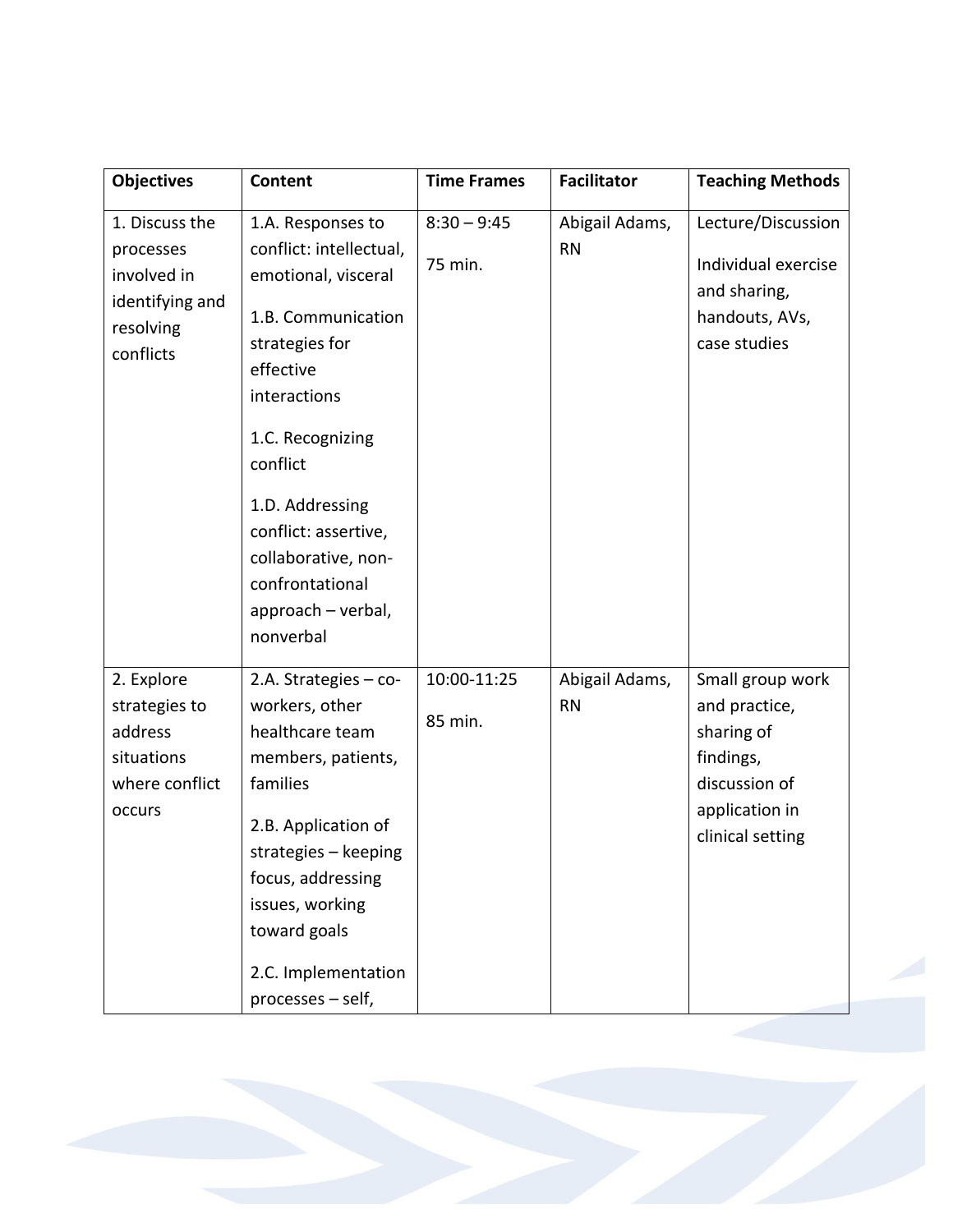| others                           |        |  |
|----------------------------------|--------|--|
| Summary/Evaluation   11:25-11:30 |        |  |
|                                  | 5 min. |  |

# *Determination of criteria for successful completion*

For every learning activity, you need to consider what the learner will be expected to know and/or do to successfully complete the learning activity and earn contact hours. In the present scenario, you decide that the learner must be in attendance for the entire learning activity, must participate in group discussion and small group work, and must articulate plans for implementation of this knowledge in practice. You base this decision on the importance of the content and the needs assessment, which indicated that learners needed assistance in all phases of this process. Note that you will now need to consider how you will evaluate that the learner has met these requirements. Given the nature of this workshop, it is likely that the group size will be small. This will enable you to determine that people are present and actively participating in all aspects of the learning activity. As you know, disclosure requirements include notifying the learner of these expectations prior to their participation. That way there are no surprises, and each learner knows what will be expected of him or her.

# *Evaluation*

Finally, your planning process includes development of the plan for evaluating this activity. There are several things to consider in thinking about how you will evaluate. Think about this as a multi-level process, consisting of process, product, and outcome evaluation components.

First, consider the process. You are structuring the learning experience to consist of several activities that actively engage the learner. You have specified in your criteria for successful completion that the learner will be a participant in group discussion and small group work. Part of your evaluation during the activity, then, will be to monitor learners' involvement in those components of the course. If you find that someone is not actively participating, you have an opportunity to talk with that learner, identify the issues involved, and perhaps refocus your efforts or those of the learner so that the expectations will be met.

Product evaluation consists of your post-activity review (Dickerson, 2011). There are several ways to do this. Perhaps the most common is the evaluation form. This tool may consist of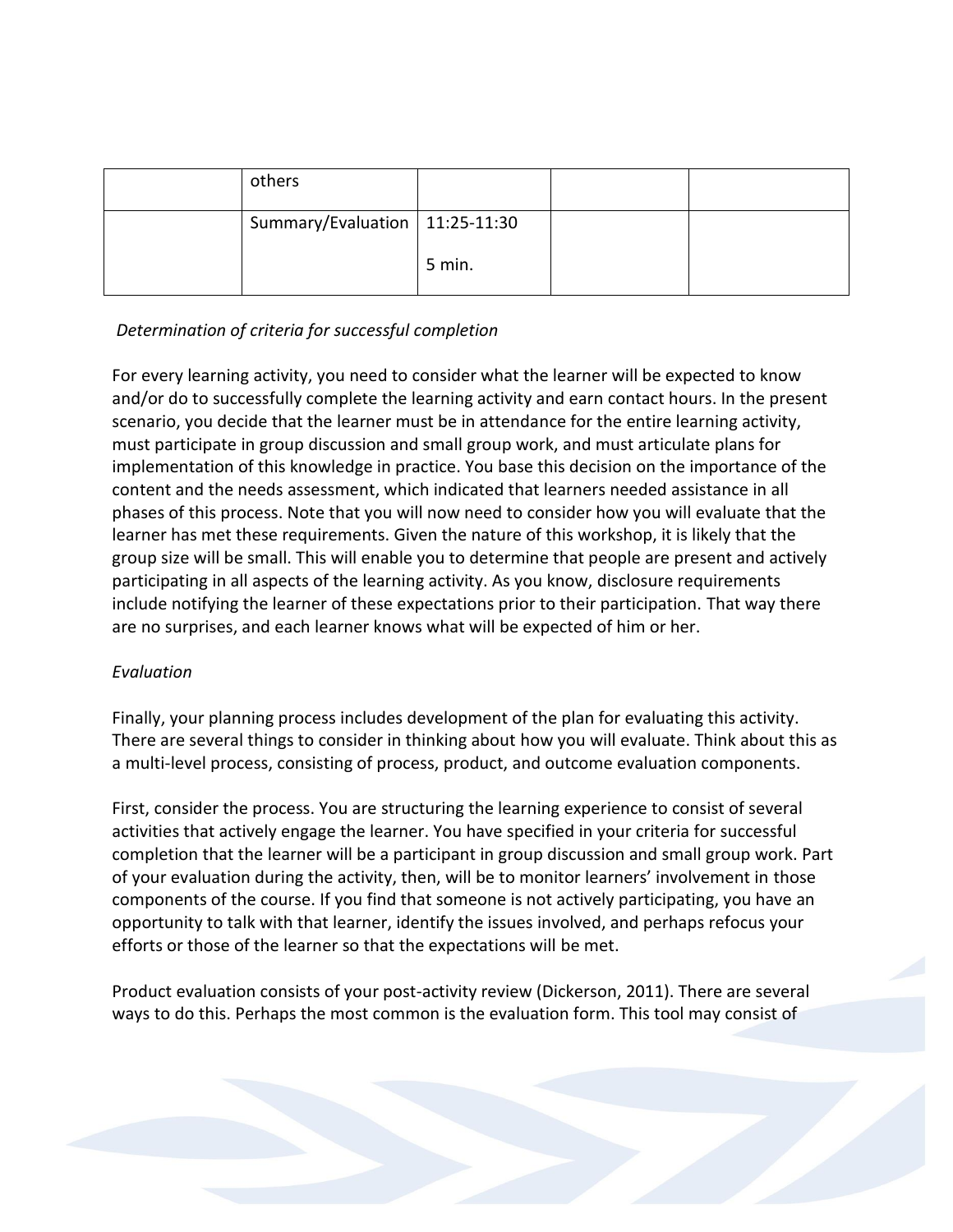review of the objectives, questions about the facilitator or the learning modality, questions about how the learner intends to apply the information learned, and questions to discern the learner's perspective about whether the activity was free from bias. Note that ANCC accreditation criteria do not stipulate any one method of evaluation, just that there is a method, that learners are part of the process, and that a summative evaluation document is retained in the activity file. Please be aware that individual state boards of nursing may have more specific rules regarding evaluation processes and recordkeeping requirements. Outcome evaluation for this activity can be structured in several ways. In planning for outcome evaluation, remember the components that have guided planning:

- 1. The target audience was identified as staff RNs who sometimes serve as charge nurses
- 2. Needs assessment identified that many of these nurses were uncomfortable in their charge nurse role
- 3. Gap analysis indicated that there was a deficiency in the nurses' ability to deal effectively with situations where there was conflict
- 4. The purpose was determined to be improving charge nurses' skills in conflict resolution.

Given these factors, the collection of outcome evaluation data will focus on whether or not, or to what extent, charge nurses' skills in conflict resolution have been improved. Be careful that you don't broaden the expected outcome to address the bigger issue of the nurses' effectiveness as charge nurses. Keep your evaluation centered on the specific gap you were trying to fill by conducting the educational activity. The following paragraphs provide some data collection methods to help you make the determination that charge nurses have better skills in dealing with conflict situations.

In the gap analysis, you identified that 75% of the nurses surveyed indicated that they were uncomfortable with the charge nurse role. Granted, this initial survey was not specific to what aspects of that role they were most uncomfortable with, but it would be logical to assume that if they are better able to address the conflict situations that were identified in the gap analysis, their satisfaction rate would be higher. One piece of evidence, then, would be a pre- and postactivity survey. Be careful to survey the same people both times, and be sure they are in the target population that attended the learning activity. If someone completed a pre-activity survey but did not attend the activity and did not complete a post-activity survey, that person's pre-activity survey should be taken out of the mix for your evaluation. Generally, this type of survey is conducted about three months after the learning activity. Doing it too soon will probably yield false positive results – people tend to be more likely to implement something new in the first few days after the learning experience. Unfortunately, it's often easy to fall back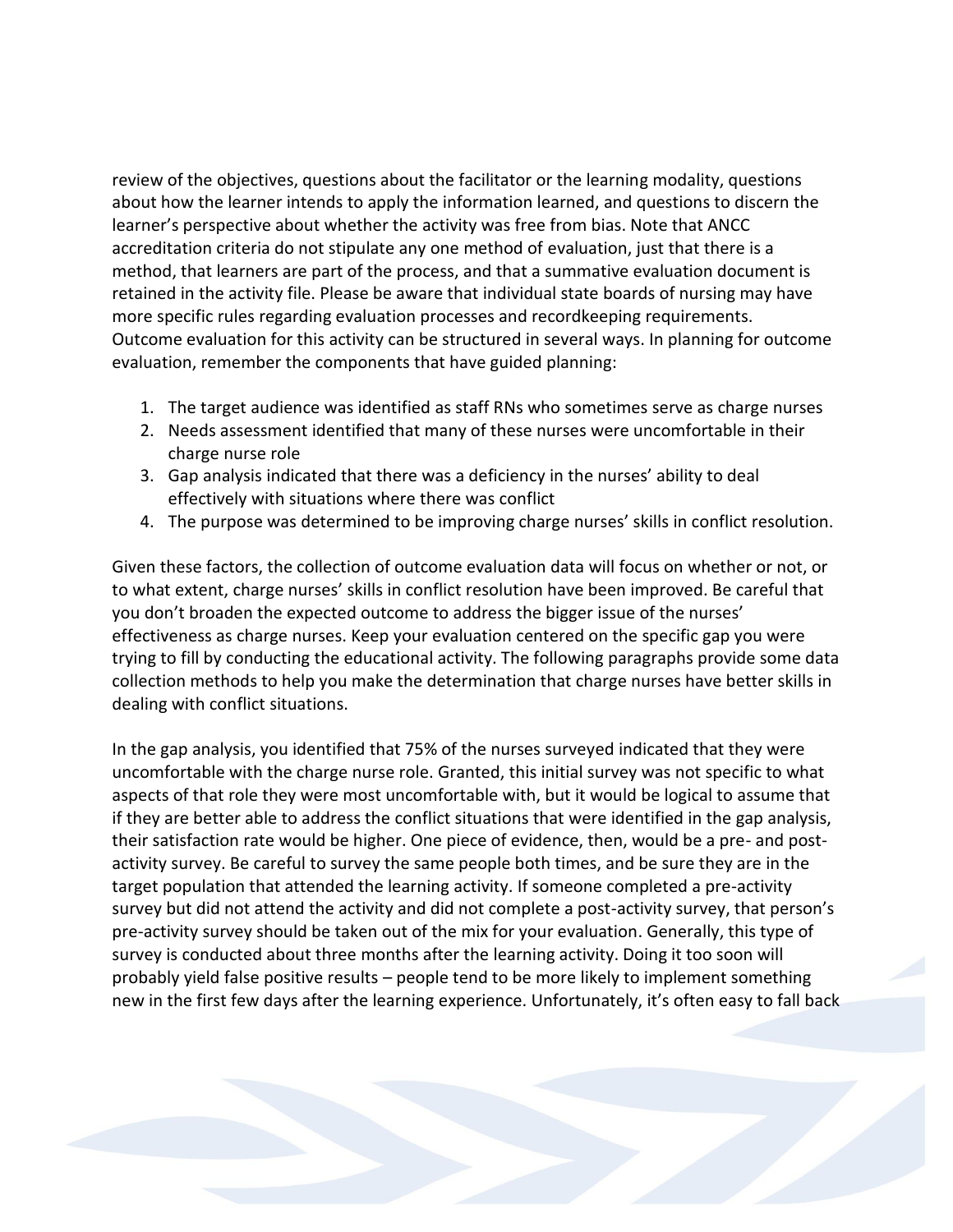into old familiar patterns, so waiting 2 to 3 months will be more likely to demonstrate true change in practice – or not.

There are other ways you can find out specifically how the session attendees now address conflict situations – see the earlier section on *Determining a Measureable Outcome*. You could ask each person to share an anecdotal experience that occurred after the learning activity – what was the situation, who were the players, what was the conflict, how was it addressed, how did the nurse use knowledge/skills learned in the session, and what was the outcome. You could survey the nurse managers to see whether they have noticed any change in behavior of the charge nurses in regard to conflict management. You could consider staff and/or patient satisfaction surveys to see whether data there supports change in practice. One frequent result of this process is that the educator begins to think about other data that could have been collected during the needs assessment and gap analysis processes that would have provided more structure to the outcome evaluation. Such information can become lessons-learned to apply to the planning process for your next learning activity.

To summarize, all phases of the activity planning process should be structured to help you achieve the desired outcome. You must have a clear picture of your starting point so that you will have data to show how the end-point picture is different.

The *Nursing Professional Development: Scope and Standards of Practice* (2010, p. 25) addresses outcomes expectations to include:

- Involving learners and other identified stakeholders in developing the outcome expectations
- Developing outcomes that are reflective of knowledge gain and change in practice and/or professional development
- Developing context-specific outcomes based on goals, evidence, and regulations
- Revising outcomes based on changes in trends, evidence, or expectations
- Using outcomes to demonstrate quality educational programming
- Documenting outcomes

Additionally, evaluation standards from the same document (p. 31) include:

• Selecting valid, reliable, and relevant methods and instruments to measure processes and outcomes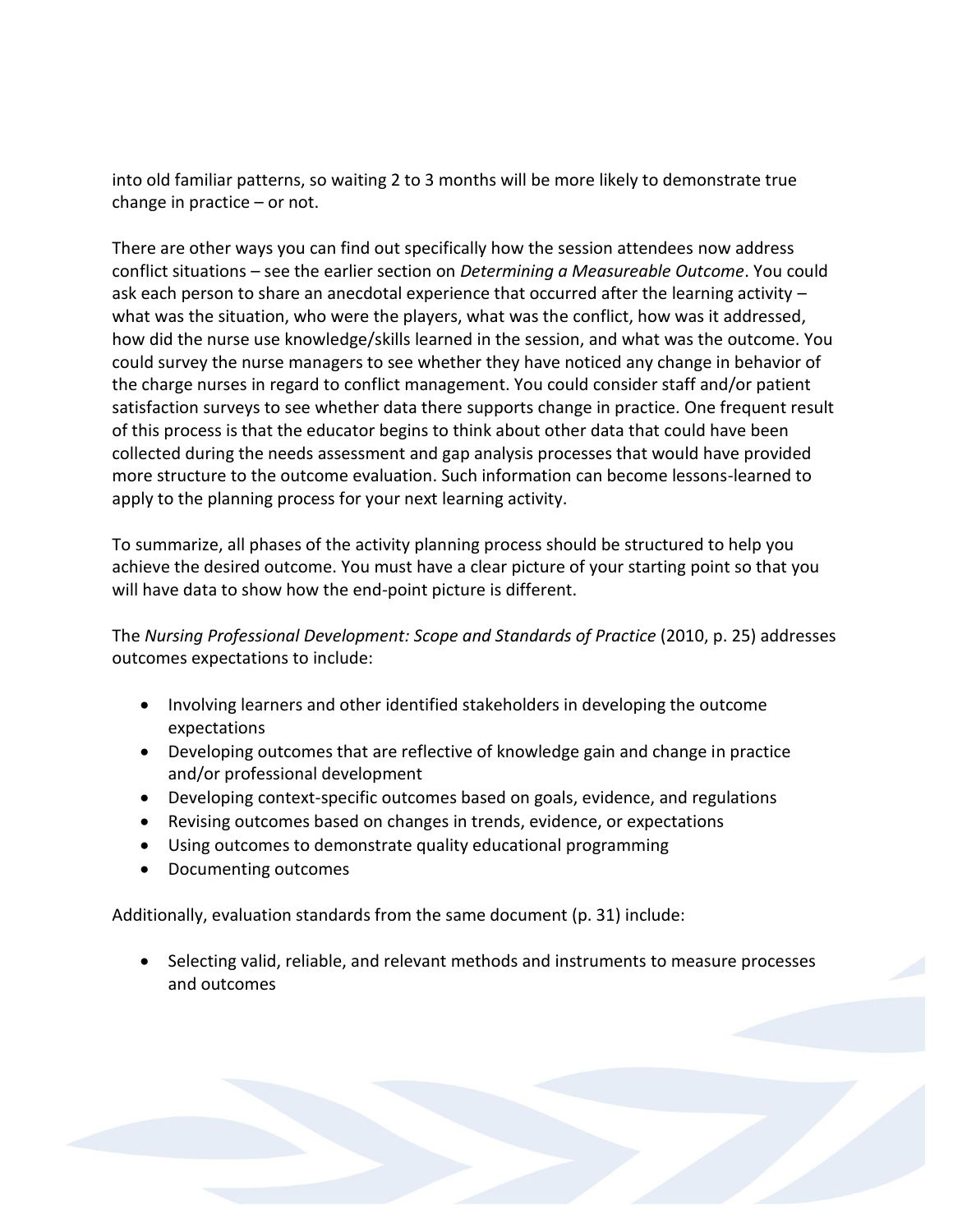- Implementing a systematic and useful evaluation plan relevant to the program, its learners, and its stakeholders
- Synthesizing evaluation data, trends, and expectations to guide decision-making about changes and improvement to the practice of nursing professional development

It is clear that determination of outcomes in the planning process and subsequent collection, analysis, and documentation of evaluation data are fundamental expectations of a Nurse Planner in a Provider Unit.

# *Documenting Your Process*

ANCC accreditation criteria require that Provider Units include specific information in their selfstudies for initial or renewing accreditation. The self-study must include sample activity files demonstrating that the provider is adhering to all elements of educational design in the planning, implementation, and evaluation of its learning activities. In addition, the narrative section of the self-study requires the Lead Nurse Planner to respond to several points addressing the strategies used to meet criteria. Clear articulation of responses, accompanied by specific examples, will enable Accreditation Program staff, appraisers, and the Commission on Accreditation to understand the focus of the Provider Unit in carrying out its work.

Selected examples from the educational design process (EDP) section of the criteria include:

- EDP 2: Describe, and using an example demonstrate, how the Nurse Planner uses data collected to develop an educational activity that addresses the identified gap in knowledge, skills, and/or practices. (ANCC, 2011, p. 41)
- EDP 13: Describe, and using an example demonstrate, how evaluation data were collected to measure change in nursing practice or nursing professional development. (p. 42)

Documentation should be clear, concise, and specific to the criterion component. Each response should provide a description that addresses the "who, what, where, why, when, and how" components of that element. Narrative examples might be supported by pie charts, histograms, control charts, or other diagrams or models that demonstrate evidence of needs assessment, gap analysis, and change in knowledge, skill, or application. Quality improvement data collected by an organization would be supportive data, as well. Data in both the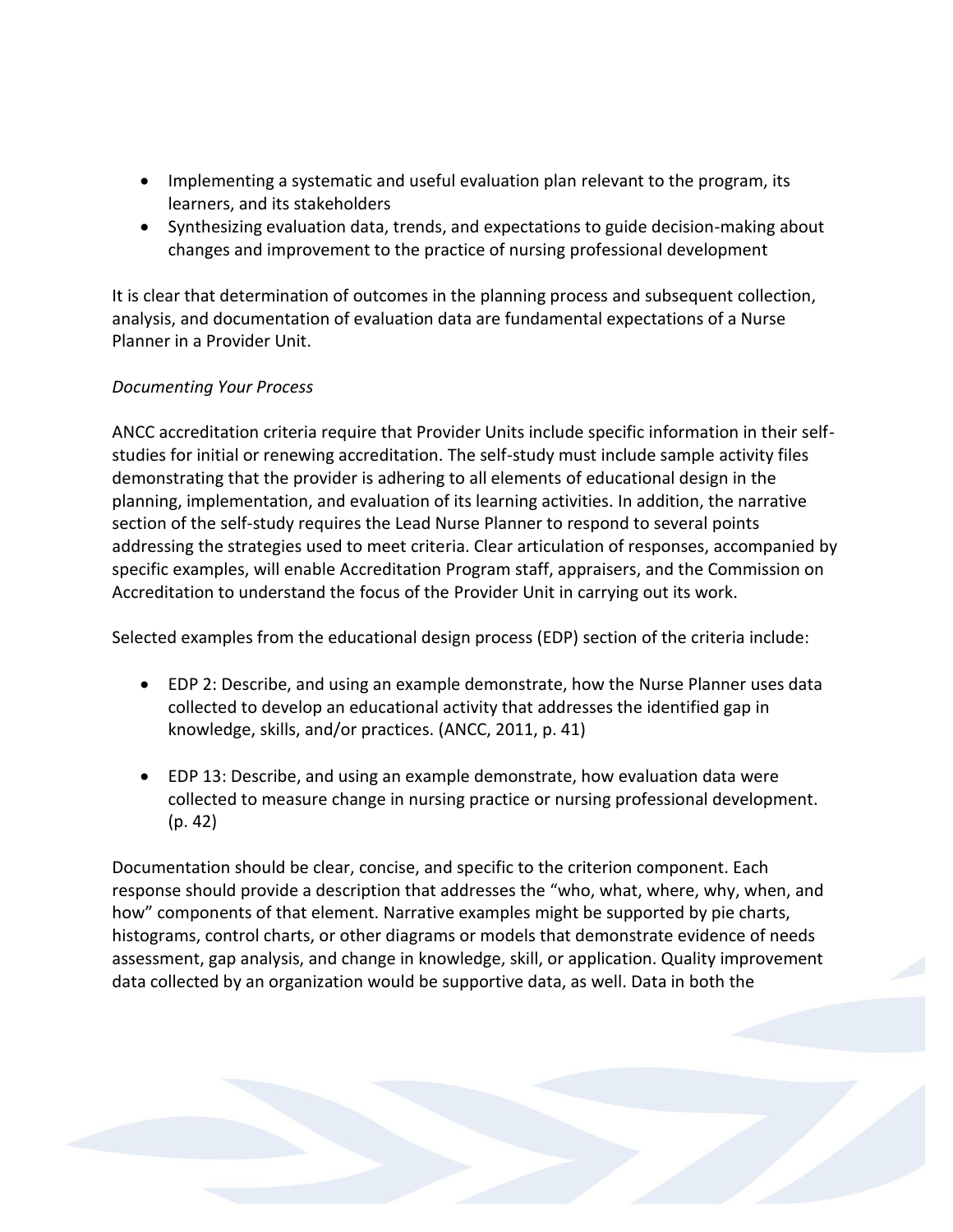description and the example should provide ample evidence to demonstrate how the Provider Unit adheres to the requirements.

## **Summary**

Assessment, measurement, and documentation of quality outcomes validate the work of an Accredited Provider Unit. This process is congruent with expectations of both the ANCC Accreditation Program criteria and the *Nursing Professional Development: Scope and Standards of Practice*. It is therefore critical that planners develop specific, measureable outcomes during the planning process of an educational activity that can be used to evaluate the overall impact. These outcomes will also be used in aggregate to evaluate performance of the Provider Unit as an entity.